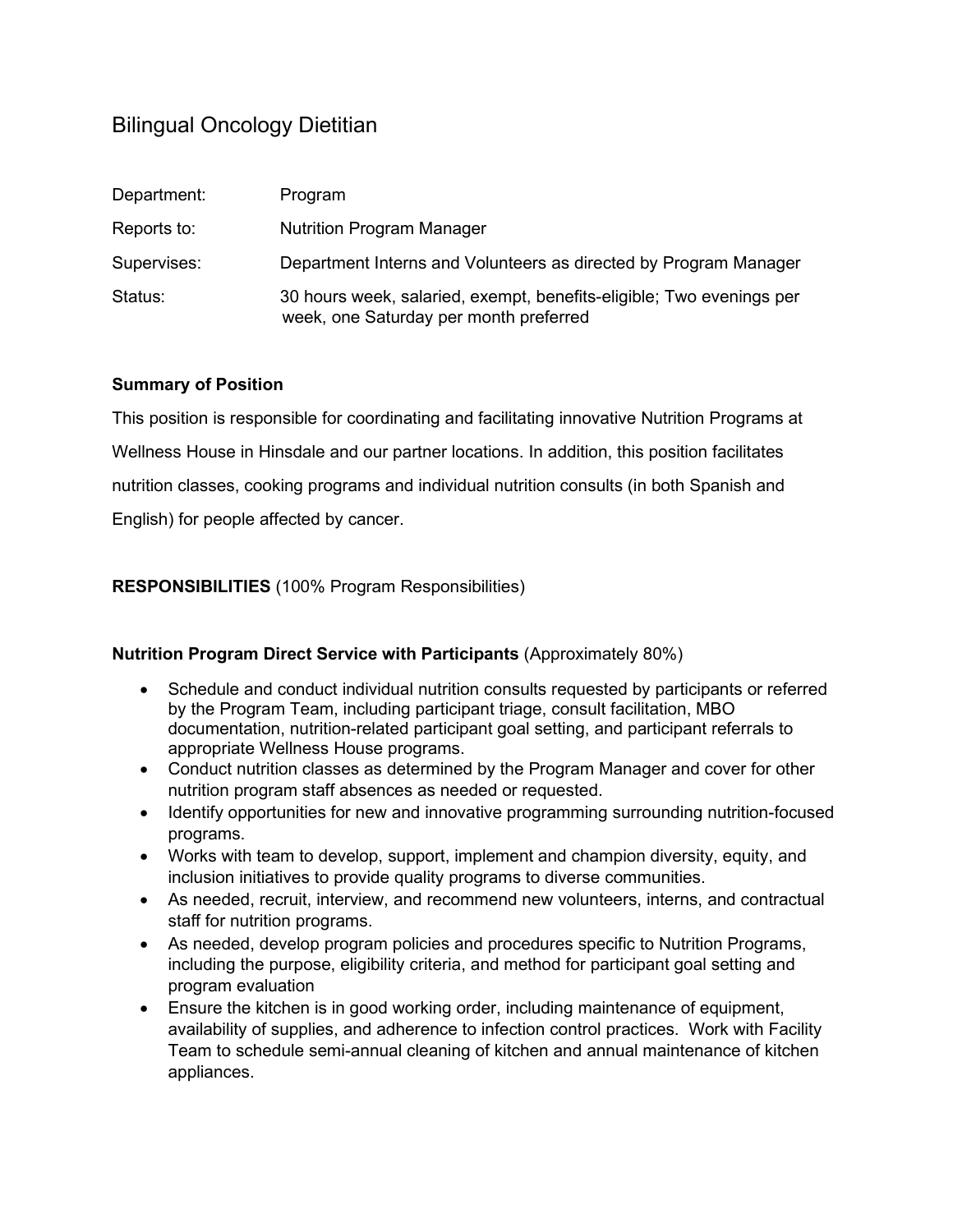- Supervise nutrition-based volunteers and interns to ensure they are appropriately informed of Wellness House policies and procedures, aware of maintaining attendance records, and have current documentation of licensure and credentials in their area of expertise on record with Wellness House.
- Work with other program staff, volunteers, and interns who deliver nutrition-focused programming to ensure programs serve their intended audience and meet their intended program goals.
- Travel required through Chicagoland area for program delivery.

## **Program Support** (Approximately 10%)

- Attend regularly scheduled Nutrition Program Staff Meetings.
- Record class registration and attendance in MBO
- Enter participant efforts into MBO as appropriate for programs or services delivered in a timely fashion.
- Participate in the evaluation of programs as requested by the Wellness and Education Programs Manager.
- Report to Facility Team and Program Manager promptly any observations of malfunction or inadequacy of the Wellness House facility that would compromise the safety of staff or participants or negatively impact the delivery of Wellness House programs.

### **Other** (Approximately 10%)

- Protect organization's value by keeping information confidential
- Update job knowledge by participating in educational opportunities; reading professional publications; maintaining personal networks; participating in professional organizations
- Perform general office tasks and other duties as assigned.
- **Attendance at Meetings Required**
	- o All Staff meetings (monthly)
		- o Departmental team meetings (monthly or as needed)
		- o Group Supervision (weekly)

# • **Attendance at Events Required**

- o Annual Walk (work assignment will be given)
- o Holiday Party (work assignment will be given)
- o Hot Topics in Breast Cancer or assigned Spring Event (work assignment will be given)
- $\circ$  3 additional program events annually (usually an evening or Saturday. A work assignment will be given)

### **Performance Measures:**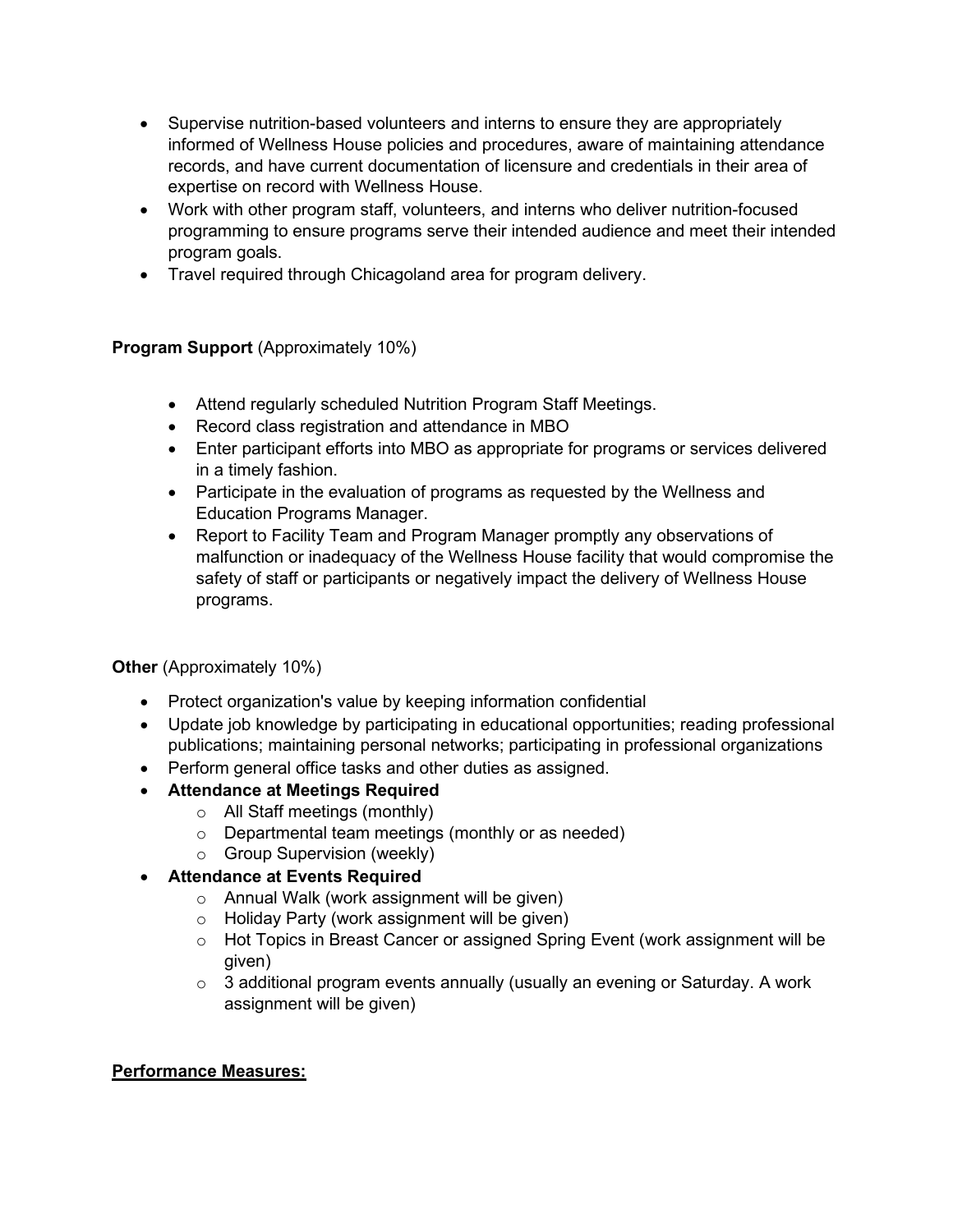- Nutrition Consults will be scheduled within 72 hours after requested depending on participant availability to schedule.
- Program visits and documentation will be entered in MBO within 48 hours after program is delivered.
- All new nutrition volunteers and interns will be oriented to policies and procedures and Wellness House facility before offering programs or services at Wellness House.
- Ensure adequate utilization of facilitated groups and classes as outlined in the annual Program Plan.
- Conduct classes and consults in a manner that is consistent with the philosophy and values of Wellness House.
- Complete timely follow-up, goal tracking, and documentation with new participants.
- Active participation in group meetings.

#### **Position Qualifications:**

Education: Bachelor's degree or higher in nutrition-related field; Registered and Licensed Dietitian; Certified Specialists in Oncology (CSO) preferred.

Job Experience: 1-3 years' experience. Prior experience delivering nutrition-related services such as nutritional programming or cooking classes. Experience working with a medical patient population, ideally with a cancer patient population. Experience coordinating class and staff schedules.

Special Knowledge & Skills: Bilingual (Spanish/English) required; solid understanding and appreciation of the fundamental principles of safe nutrition programming for cancer population; ability to translate documents in English and Spanish**;** general computer skills, including knowledge of Microsoft Office Products such as Word and Excel; good interpersonal and organizational skills. Ability to handle multiple projects at once, work independently, selfmotivated and task orientated.

Demonstrated Competencies: Ability to develop and implement creative and innovative nutrition-based programming for people dealing with a cancer diagnosis; high level of cultural competency; passionate about equity and inclusion; ability to communicate effectively both verbally and written; ability to collaborate with peers and provide constructive feedback to others.

Wellness House is an EOE.

Wellness House requires all staff to be vaccinated against COVID-19, subject to limited exceptions.

**Last Edited by:** Maigenete Mengesha, Director of Programs